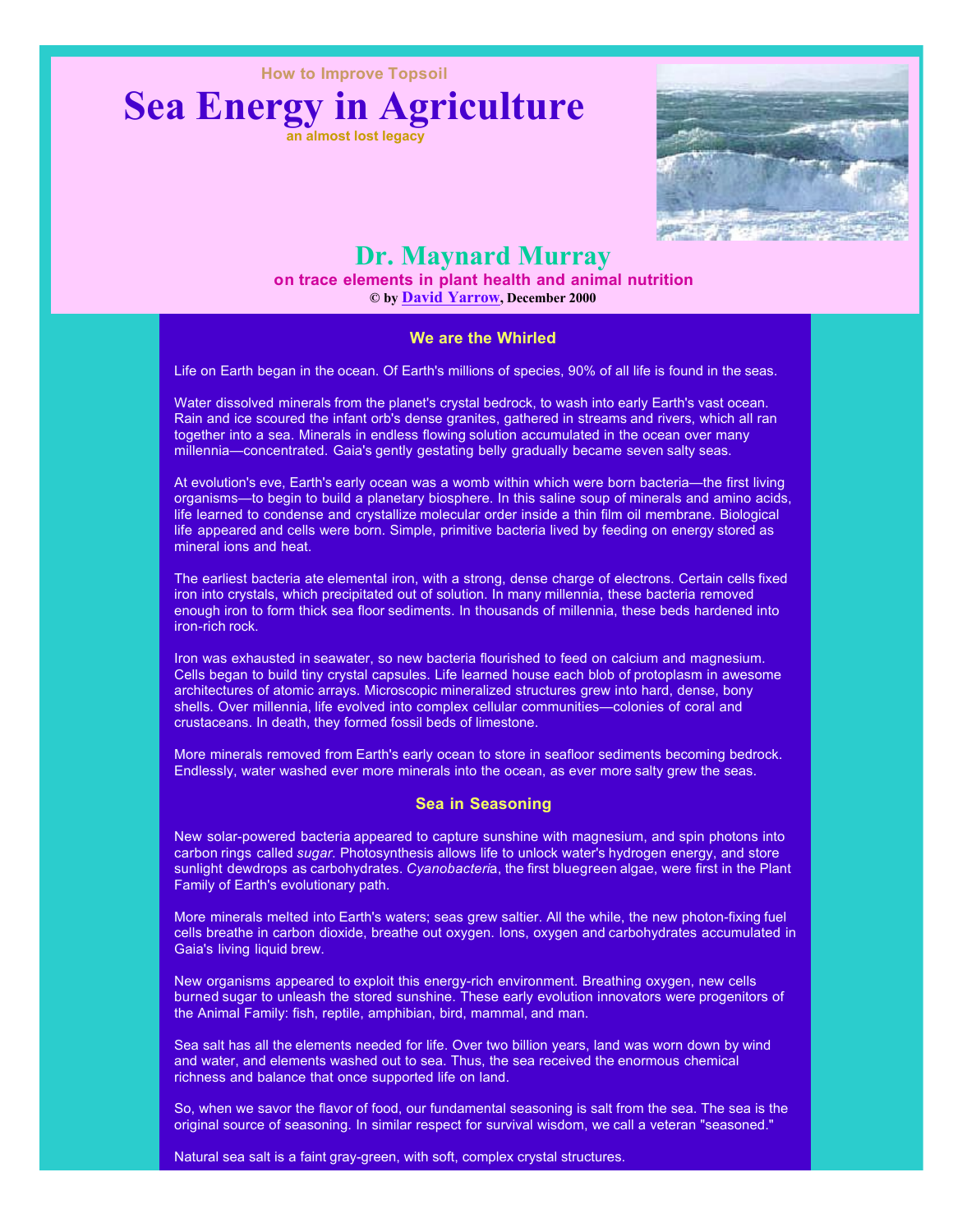But today's table salt is only sodium—pure white cubic crystals of chloride.

All other seawater elements are refined—removed and taken out. Gone is the iron. Lost are potassium, calcium and magnesium. And many more minor minerals and trace elements that we can barely measure.

## **Mid-century Science Bioneer**

**Dr. Maynard Murray** was a pioneer in biology, health and agriculture. His lifelong quest taught him the key to health is a secret in soil, whose source is the sea. A medical scientist, he recognized evidence of an all-encompassing unity for life on Earth. His inspiration came from his study of the ocean.

Along his 45 year journey, Murray was actively engaged with farmers to learn agriculture. Later, he operated a successful hydroponic vegetable farm. His research led him to a key to the cause, treatment and prevention of cancer.

Murray got his B.S. in 1934, an M.D. from University of Cincinnati College of Medicine in 1936. Two postgraduate years in internal medicine, then three-and-a-half in ear, nose and throat surgery. From 1937 to 1947, he taught physiology and directed experiments at Cincinnati College of Medicine, studied law at night school and learned in medical hypnosis.

In 1947, Murray moved to Chicago to begin a 25-year medical career in ear, nose and throat. Experiences with patients aroused his concern for the quality of life. While Americans lived longer, medical practice revealed they weren't living better. Chronic illness and degenerative disease slowly steadily increased.

"A large portion of our lifetime and resources is spent to combat illness and withstand aging," Murray wrote. "Paradoxical that despite the great variety of foods developed to nourish our bodies, we still suffer degenerative diseases, and fall prey to aging long before optimum lifespan is reached."

Pointedly, he wrote, "Americans hold the dubious distinction of being among the sickest of populations in modern society."

Astutely, he added, "A nation with a drug industry flourishing as well as ours certainly cannot claim good health!"

#### **First Clue**

"Life in the sea, animal and vegetable, is far healthier than similar life on land. Why?" Murray asks to begin his book.

Murray's passion to answer such questions led him to devote himself to search for solutions. Even with a family and medical practice, Murray was never too busy for field and lab experiments.

As a university student, Murray tried to induce cancer in a toad. He was astonished; the amphibian had natural immunity. He sought answers in ocean animals rather than freshwater and land animals. Time and money was spent traveling to study and dissect sea life from South America to Pribilof Islands.

"A cubic foot of seawater sustains many times more living organisms," he noted, "than an equivalent of soil. Seawater is literally alive, especially if its temperature is warm.

Murray sliced open whales to see an animal that lives in salt water is largely blubber—that fatal fat—yet no sign of arteriosclerosis from clogged arteries. He autopsied dolphins and marine mammals searching for organic degeneration.

And saw little sickness in the sea. In dissecting sea animals, whales and seals, no malignant disease was found. Ocean animals never develop degenerative diseases that plague man. Cancer, arteriosclerosis, diabetes did not exist in sea animals.

"Looking at ocean life, one is immediately impressed that in this 71% of earth's surface, there is no cancer, hardening of arteries, or arthritis. Disease resistance in sea plants and animals differs remarkably from land animals. Ocean trout don't develop cancer, while freshwater trout over five years have liver cancer. It's difficult to find any land species without cancer. All land animals develop arteriosclerosis, yet sea animals are never diagnosed with this."

Murray noted that aging hardly occurs in the sea. Comparing cells from adult versus newborn whales showed no evidence of chemical changes observed in land mammal cells. Some sea denizens seem to never cease growing. Size of land versus sea turtles reveals the tremendous difference.

### **Seasoning Reasoning**

Murray pondered what imparts this apparent immunity to sea animals. Was this a nutritional factor? Was it mineralsr? Or some more complex chemical factor?

Simple reasoning sees that minerals in soil leach out with rain and snow to flow by streams and rivers into oceans. The land's mineral fertility winds up washing into the seas. Minerals lost from land accumulated in the sea for millennia. This logic suggests seawater minerals are key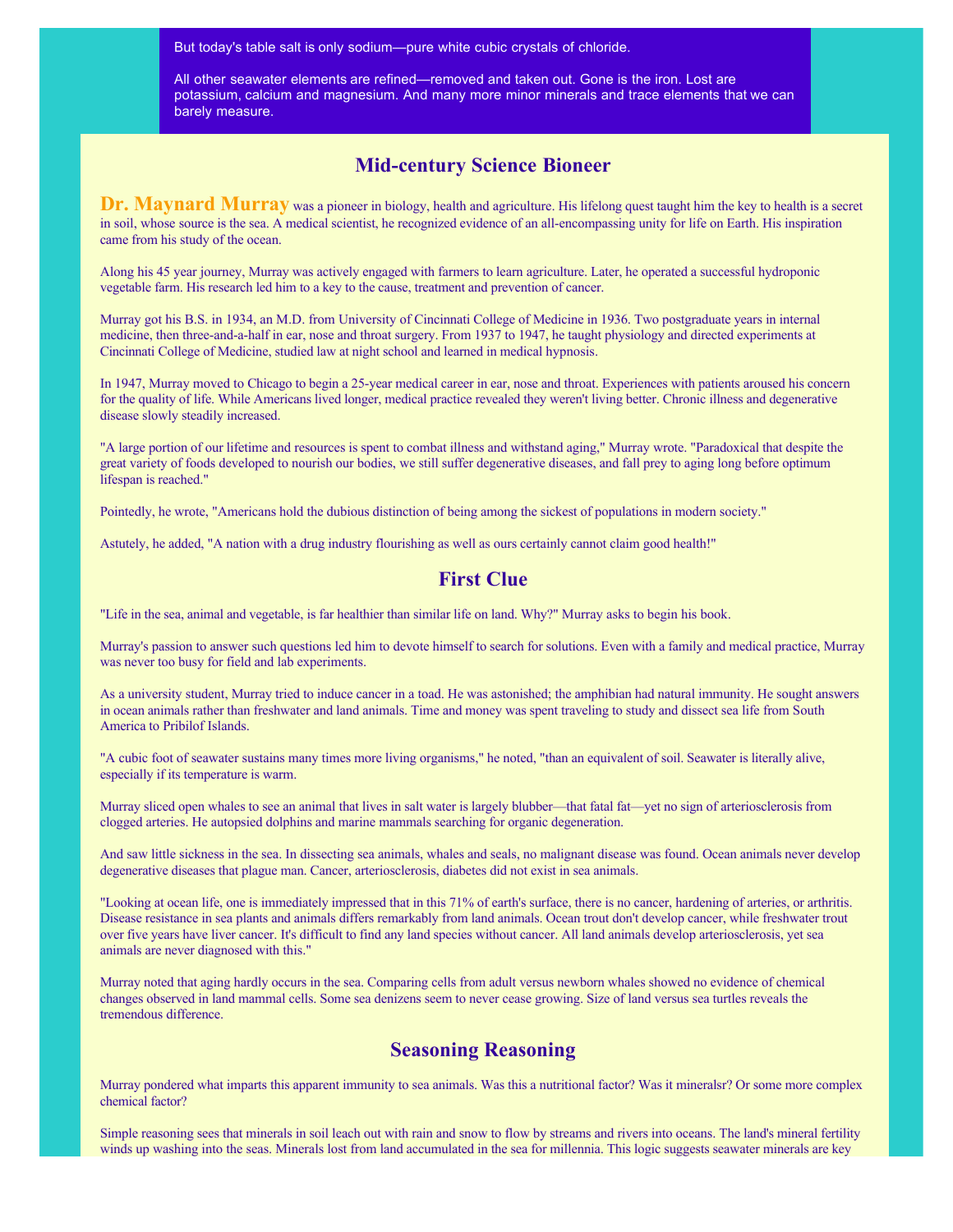nutrients responsible for the heath of sea life.

"Seawater is Earth's most ancient natural solution," Murray said, "and, in my opinion, most ideal, physiologically. In the sea, as liquid crystalloid, all Atomic Table elements are in a solution of consistent balance and proportion, available to all sea life.

Murray noticed the elements in seawater are essentially the same as in blood, and very close to the same quantities. This seemed no chance, but a true clue to the role of minerals in health. Might mineral deficiency be a significant cause of degenerative disease? If humans get a full menu of minerals, will our physiologic disorders decline?

How to supply humans these necessary nutrients? Drinking seawater isn't possible. Humans aren't designed to ingest minerals as salts—or rocks, for that matter. Our guts can't assimilate elements in raw, naked, ionic forms. Rather, human intestines need minerals packaged with sugars, amino acids, fats, oils.

The doctor observed. "Biology knows humans and other animals can't obtain elements unless they're hooked to carbon. Plants convert inorganic elements to organic compounds that can be used by animals."

"Table salt is the only food we eat that's inorganic," Murray noted, "and frankly, it isn't good for us."

"ocean Waters hold a perfect balance of essential elements required as food for the complex cell groups that make up our bodies," Murray postulated. "This is my thesis—now for proofs."

#### **Seawater into Soil**

As a first step to learning how to supply minerals to humans, Dr. Murray realized we get our minerals mostly from food, secondly in water. He decided to use seawater as a soil amendment, and observe if this provided any benefit. Perhaps if soil is supplied all essential minerals, plants will absorb them as nutrients, and pass them to animals that eat them.

In Murray's first trials, the U.S. Navy supplied seawater from oceans all over the world. Railroad tank cars delivered seawater to Cincinnati, which was sprayed at various controlled rates onto test plots.

In 1940, four 12-foot peach trees 20 feet apart began his experiments. Two trees were designated experimental and, in March, treated with 600 cc. of seawater per square foot, before the buds break. Two controls got no application.

Murray recalled: "May first, all four trees were sprayed with *Curly Leaf* virus. The test lasted three years. Virus spraying took place only the first year. Control trees contracted Curly Leaf each year, and finally died. Experimentals retained resistance throughout, and provided normal yields each year."

Turnips were planted the same year, the experimental half fertilized with 600 cc. of seawater per sq. foot of soil. Staphylococcus bacteria associated with "center rot" was mixed in soil of the entire plot. When turnips sprouted and leaves appeared, [they] were sprayed with the bacteria. All experimentals grew normal, healthy, no evidence of center rot. Controls contracted center rot and died.

This sort of result occurred with every crop Murray tested. Tolerance tests indicated the sea can be recycled back to the land.

Seawater is cheap. But water is heavy, so seawater is costly to transport. Nearly all the cost is shipping.

#### **Sea Solids**

All the solids in one railroad tank car of seawater hardly fill a steel drum. By weight, 3.5% of seawater is solids. Chemical analysis shows all the elements in the Atomic Table, with possible exception of some gases.

So Murray began using sea solids: salts and other chemicals left after water is removed from seawater. Removing the water made transport economical, and solids were easier to apply to soils.

He wrote, "We looked worldwide for natural locations where seawater becomes landlocked, and total evaporation takes place. The largest deposits were in Mexico, with others in South America and Africa. This complete spectrum of elements from the sea we designated *sea solids*."

In over 20 years, Dr. Murray tested sea solids on various crops in seven states and different climates. Experiments indicated land plants tolerate 400 to 1000 cc. of seawater to 1/3 cubic foot of soil. Sea solids were administered to soil at 500 to as much as 3000 lbs. per acre. Excepting serious rainwater runoff, one application would last five years.

He recorded, "We began using sea solids to grow large quantities of cereal grains to feed animals. Sea solids were applied at 1000 to 2,200 pounds per acre to half the fields. Controls received only customary fertilizer."

Corn, wheat, oats, barley, hay, fruit trees, vegetable crops, and other plants were raised on seawater, or sea solids. Fields were planted so an experimental plot using sea solids was by a control plot using the best commercial method. Sea solids-fertilized crops grew faster, healthier and produced far greater growth. Resulting color, disease resistance, taste, and yield were outstanding.

According to Murray: "At harvest, corn smut, rust, and other cereal diseases were significantly reduced in experimental fields. Disease resistance had been fixed in plants by this complete elemental diet. The next step was to see if the resistance could be transferred from plants to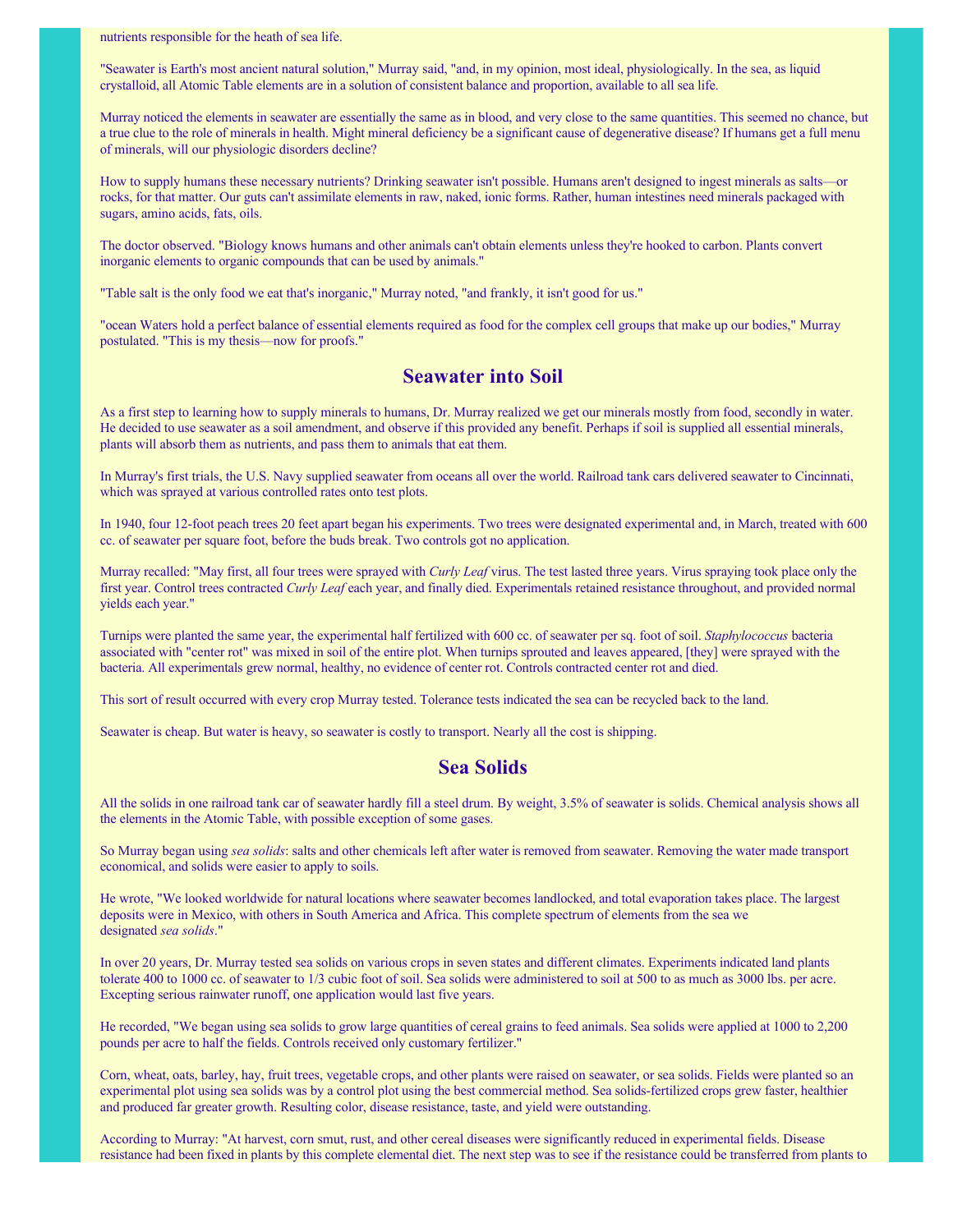Animals, wild and domestic, had no trouble determining which was better to eat. A walk through a field showed a glimpse of animal heaven. Rabbits and mice scurried everywhere, yet a control area with standard fertilizers was almost lifeless.

In 50's, Murray began assaying crops for nutrients. Consistently, sea solids grown foods had significantly more minerals (ash content), vitamins (+25% C in tomatoes, +40% A in carrots), and sugars. So sea solid grown food is tastier, and more nourishing.

## **Principle of Proportion**

"From the start," Murray recorded, "my sea solids experiments produced excellent results. It conclusively proves the proportions of trace minerals and elements present in sea water are optimum for growth and health of both land and sea life."

Growers quickly criticize Murray, insisting salt will kill plants as quick as any pesticide or poison. True, if it's table salt. However, the doctor found if sodium is blended with all the other elements in the same ratios as in seawater, plants aren't injured, but thrive.

Wrote Murray, "Sodium chloride, the major component of seawater, is normally toxic to plants. However, my method prevents salinity from affecting plants' root structure.

"The scientific community knows excess table salt—four or five teaspoons—ingested at one time is lethal to human life. Salt was a recognized method of suicide practiced by Chinese in ancient times.

"Present with other elements in seawater, sodium and chlorine aren't toxic to plants. Actually may be necessary for absorption of heavier elements. It's known that saline solution picks up a greater quantity and variety of elements than ordinary water."

DR. Murray LEARNed a key principle: each essential element must be present in certain precise proportions relative to the others.

"Tomatoes serve as example of this need for balance. Tomato growers know potassium has a major function in plant growth. Potassium is added to soil in quantity by growers. Yet the tomato itself has only a minor amount of potassium.

"My experiments proved conclusively a small amount of potassium, as in its proper balance in seawater, grows unusually healthy, outstanding tomatoes. It's unnecessary to fertilize heavily with one element if an adequate balance of elements is available."

To evaluate qualitative effects, the total amount of minerals is less critical than proper ratios among them. Individually, one mineral in excess can be toxic, and make other elements seem in deficit. Blended in balance with all the elements in seawater, they enhance and enliven each other.

#### **Trace Elements: Least as Most**

In Murray's time, trace element knowledge was minimal—a new area of knowledge. He cited medical journals on the dramatic ten year change of interest by the scientific community in trace elements and health. One article stated "only a dozen trace element laboratories existed in the U.S. in 1966. Now [1976] over fifty in the U.S. are devoted to trace elements. Research of their role in physiology is also underway in Europe, Soviet Union, Egypt, Iran, and Australia."

Only twenty elements were known to have a specific role in human physiology. Several more were known to benefiT plants and animals. Heavy metals were suspected of positive roles. Even poisonous elements (eg, arsenic) were beneficial if ingested in organic form, and in trace amount.

Specialists agreed more trace elements await discovery as essential for animals and man. Yet, only nine trace elements were listed in "Recommended Dietary Allowances," and few enzymes had their trace elements identified. Yet, thousands of enzymes were identified. Undoubtedly, many more enzyme-trace element functions remain to be described.

So, while Murray could write little on trace elements, he grasped how the least can exert the most influence. An element needed in micrograms or less can have dramatic biologic effects by activating enzymes and hormones. The doctor knew we need all the elements available, not a few in excess amounts.

#### **Seaponics**

Rain falling on sea salts drying in open air beds dissolves heavier metals and trace elements first. Minerals that go in solution quickest wash away faster than light minerals. After a few rainwater washings, sea salt has far more sodium, far fewer trace elements.

Murray searched for sources of sea sediments that were subject to minimal rainfall and leaching. Southwest Africa, Arabia, Baja California, and northern Chile are all arid areas where rain is rare. Here, ocean waters swell up at high tides into beachside lagoons. These pools dry out , leaving behind the minerals.

These unwashed sediments worked best in Murray's soil experiments. Murray believed these desert deposits retained all of seawater's original elements in nearly the same ratios.

Murray realized farmland is a limited resource. Some areas of Earth are losing farmland as our food production base shrinks. He came to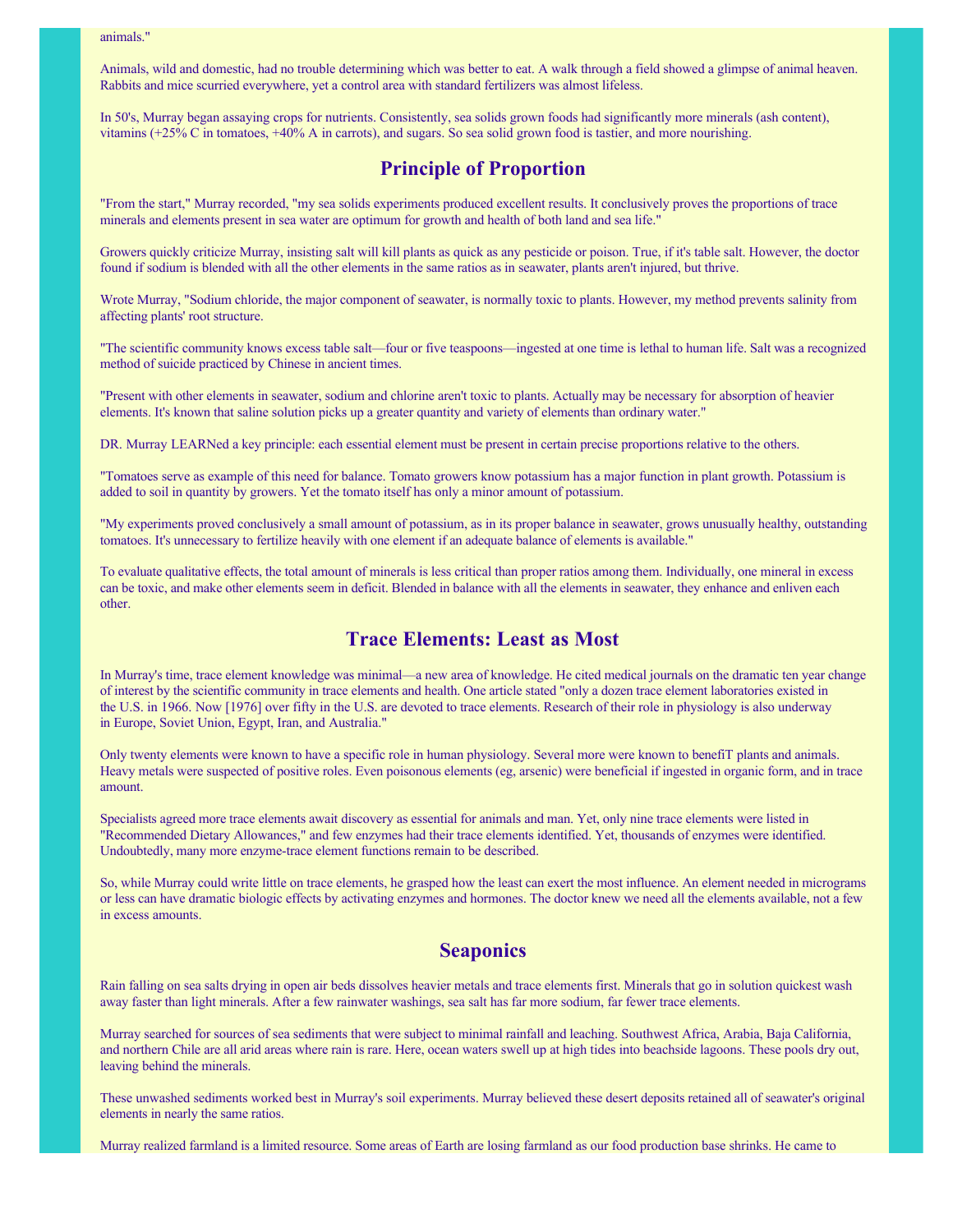believe hydroponics is humanity's best bet to expand food production, and began experiments with seas solids in hydroponics. This also gave him better control over plants' diets.

Murray started hydroponics in his cellar to supply his family year round fresh produce. Later, his research collaborated with commercial scale growers. In 1958, he bought a Florida farm and became a commercial grower, with 178 beds, each 100x4 feet.

About 112 pounds of dried, natural sea solids were dissolved in up to 10,000 gallons of water. The only fertilizer experimental crops received was this sea solids solution, and sometimes nitrogen, which bathed their roots a few times each day.

In a typical test, tomatoes were planted a foot apart in 100x3 foot hydroponic beds. Nutrient solution flooded the beds, was drawn out and returned to a tank three times a day. Experimental beds received 112-pounds of sea solids to 5000 gallons of water; controls got conventional hydroponic solution.

Tobacco Mosaic Virus, lethal to tomatoes, was sprayed on all plants. Experimentals didn't contract the disease, while all the controls died of the virus. In trial after trial, sea solids seemed to confer greatly enhanced disease resistance—nearly immunity.

#### **Recycle the Sea**

"Plants flourished as none have in this modern day of fertilized soil," enthused Murray. "The contrast of experimental with controls was truly exciting. Taste difference was very significant, especially in tomatoes and carrots. Production rate was considerably higher, disease resistance apparent."

Murray concluded, "The most effective nourishment for hydroponic-grown plants is to supply all needed elements in predetermined ratio as inorganic minerals dissolved in water. Surprisingly, this nutrient solution is in substantially the same ratios as seawater.

"All essential nutrients can be supplied in proper proportions by a single dilute solution of seawater, plus nitrogen. Dissolving complete sea solids in fresh water formed dilute solutions of 1000 to 8000 parts per million."

Eventually, Murray operated a successful five acre hyroponic farm in south Florida, growing tomatoes, lettuce, cucumbers, celery, and other produce in intensive beds. Because he grew superior yielding crops of healthy, tasty, disease free plants, market demand for his crops was high, and his farm very profitable.

"My experiments proved adequate supplies of food can be developed if man recycles the sea," insisted Murray.

#### **Animal Testing**

Murray's most remarkable tests were trials feeding animals foods grown in sea solid-fertilized soil. Cattle feeding behavior provoked his excitement. Corn grown on sea solids fertilized soil was marked by wrapping tape around a stalk, mixed with conventional cornstalks, and dumped in a pasture.

Astonished, Murray recalled, "As animals munched away, immediately they preferred sea-solid stalks. After once sampling an experimental stalk, animals would nuzzle and burrow the pile to find another, ignoring control stalks until they had no other choice."

In further proof animal instinct knows best, Murray treated a 100 square foot section of clover with sea solids. When clover was six inches, sheep were allowed to graze. They walked and grazed until they came to the treated spot, then ate until the clover within the treated area was nubbed to the ground.

Results urged larger, elaborate study of animal feeding. Murray designed a series of trials with various feed grains and types of animals. Working with several farmers, he devoted years to studying the benefits of sea-solid fertilized feeds.

He reported, "In 1954, three staple feeds—corn, oats and soybeans—were grown, and subsequently fed to animals under controlled conditions: four parts corn, two oats, one soy. Not only were experimental crops superior, but effects on animal physiology and pathology were delightfully amazing."

Feeding experiments with cattle showed greater weight gain eating less experimental feed. Chickens were particularly partial to sea solid grown feeds; they grew more quickly, hens produced more, larger eggs sooner, and at slaughter, their meat better quality.

Murray wrote, "Chickens, pigs and cattle fed sea solids produce reached maturity sooner than controls, and resisted diseases common to their species better. Experimental pigs carried benefits into a second generation; there were no runts in litters."

## **Cancer: Nutrition or Genetics?**

Murray's most astonishing tests were with lab mice—a C3H strain genetically selected by inbreeding to develop spontaneous cancer. Murray wanted to see what effect, if any, his sea solid-fertilized feeds might have on these DNA-doomed mice.

He wrote "A first animal experiment was on C3H mice, which get spontaneous cancer of the breast. We hoped sea solids-grown food could build resistance to the virus or cancer.

"C3H mice weredivided in two groups. Controls were fed regular cereal grain, while experimentals were fed cereal grain raised on sea solids-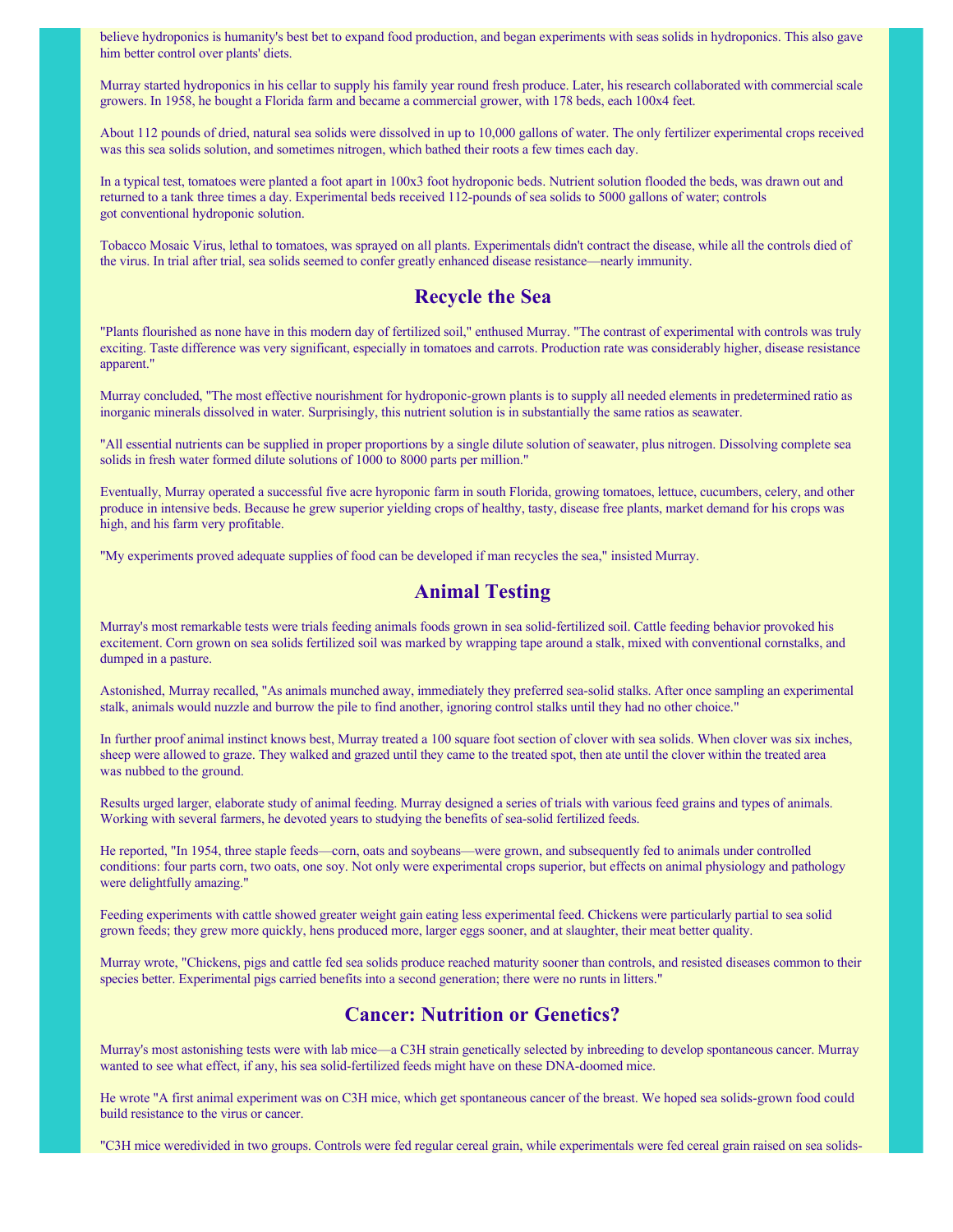treated soil.

"Instead of cancer IN 90% OF CONTROLS, experimental animals' rate dropped to 55%. Second generations born to parents fed sea solids food had cancer in only 2% of the population!"

This single experiment caused Murray to reconsider conventional causes attributed to this dread disease. He repeated his experiment in variations. Each time, sea solids fertilized feed seemed to impart resistance, perhaps immunity, to cancer.

In his time, organic farming was obscure, perpetuated by very few dedicated souls. Natural food stores and coops didn't exist. Ecological whole system thinking was unknown, amid total reliance on reductionist analysis, synthetic remedies, petrochemicals, and machinery.

And cancer was just beginning a rapid rise to overshadow human health—modern medicine's biggest boogieman.

### **Nutritional Deficiency Diseases**

Murray faced facts compiled in experiment after experiment, and realized nutrient deficiencies are a key element contributing to degenerative diseases.

"Our frightening increase in chronic disease can be attributed to the absence of complete, balanced physiological chemistry," believed Murray. "If necessary elements aren't in our food, where are they? Certainly nature provided them.

"My research clearly indicates Americans lack complete physiological chemistry because balanced, essential elements of soil have eroded to the sea; consequently, crops are nutritionally poor, and animals eating these plants are, therefore, nutritionally poor.

"minerals have departed from our soils due to continuous taking of crops and erosion. Most crops require forty elements from the soil. In no case do fertilizers add more than twelve, most add six."

Unlike technicians who see only their own small problem, Murray's lifelong work with oceans, farmers, hydroponics, and medicine gave him a broad view. He recognized a new pill won't resolve the real problem. Only addressing the root source can relieve disease. Murray correctly saw topsoil and farming is the real root cause, and called for changes, not in medicine, but farming and food processing.

## **Sea Energy Agriculture**

In 1976, Murray published a small book titled Sea Energy Agriculture—a remarkable testimony to a natural approach to soil fertility, and a nutrition approach to medicine. Murray wrote hopefully, believing he had important news to report.

"This is my lifelong search to open doors to a provocative new arena of science and technology called sea energy agriculture..... quite possibly this could lead to the end of disease and famine."

Dr. Murray lucidly described his 45 years investigating sea minerals in farming, food and medicine. Knowing his message was sure to provoke astonishment, disbelief and controversy among his medical and scientific peers, he began by quoting G.P. Hardy in **A Mathematician's Apology.**

> *"Sometimes one has to say difficult things, but one has to say them as simply as possible."*

In his **Preface**, Murray assures us, "As a scientist, I have great respect for what our technology has accomplished, but it is imperative that we accept a junior partnership with nature. To join this, we must alter the way we grow our food, protect our plants from pests and disease, and process our food."

### **Organic Farming**

Murray's one chapter on organic farming reveals weak insight into ecology—a prevalent shortcoming in his day. He believed plants feed directly on inorganic ions in watery soil solution. No matter if a nutrient was natural (organic) or man-made (synthetic).

The physician knew little of how bacteria, fungi and microbes affect plant feeding—that roots and soil organisms form intimate communities, wedded together in tight symbiotic dependencies. Actually, the medical doctor saw microbes mostly as unfriendly and dangerous.

Nonetheless, his **Conclusion** said: "Today's organic farmers realize a giant commercial farmer, specializing in one crop, using only chemical fertilizer, is destroying soil's ability to produce food. If this continues, soil will be ruined and lost through erosion. To prevent this, and reclaim soil already destroyed, organic farming must be used."

Thus, Murray cast his lot with the tiny minority to challenge the chemical orthodoxy of his times. Like every other small voice of reason, he was ignored in the petrochemical rush to pump up yield with synthetics.

### **Lifetime Research**

Murray's Conclusion states, "Research reported is in the nature of pilot projects. Tremendous further research needs to be done to render conclusive the appealing results and provocative trends indicated to date."